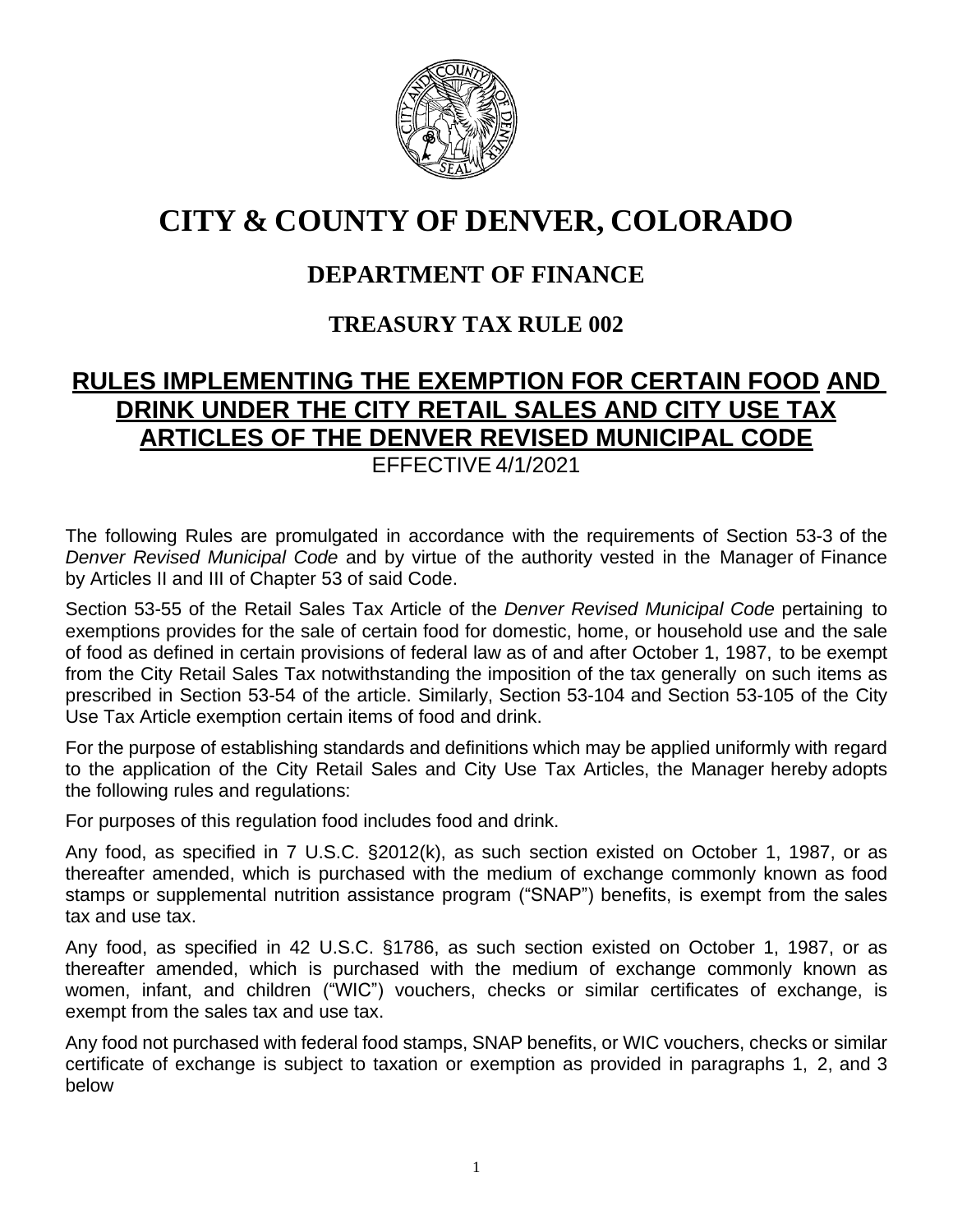- 1. a. (1) Food for domestic home consumption as defined by the federal supplemental nutrition assistance program in 7 U.S.C. sec. 2012(k), as such section existed on October 1, 1987, or as thereafter amended, is exempt from taxation as provided below when sold by a retail food store as defined in 7. U.S.C. sec 2012(o), except for those items specified in 1.c. (This list of food and nonfood items under the federal supplemental nutrition assistance program is intended as a guide and not a complete listing.) The federal supplemental nutrition assistance program definition of food would include, among other items, meat, poultry, fish, bread, and breadstuffs, cereals, vegetables, fruits, fruit and vegetable juices, dairy products, coffee, tea, cocoa, candy, breath mints, condiments, spices, soft drinks, cakes, cookies, potato chips, special dietary foods (e.g., diabetic and dietetic), enriched or fortified foods, healthfood items (e.g., Metrecal, Enfamil, Sustegen, wheat germ, brewer's yeast, sunflower seeds which are packaged for human consumption, rose hips powder which is used for preparing tea, and other food products which are substituted for more commonly used food items in the diet), infant formulas, and items incorporated into foods with other ingredients (e.g., pectin, lard and vegetable oils);
	- (2) Seeds and plants which produce food for human consumption are exempt from sales and use taxes only when they are purchased with food stamps;
	- (3) Water is exempt from taxation, except for carbonated water as specified in 1.c. (1) of this regulation.
	- b. Items which are considered nonfood items under the federal supplemental nutrition assistance program and thus are subject to sales tax include:
		- (1) Nonfood items even if sold in grocery or similar type stores (e.g., hardware, clothing, common household items such as cooking utensils, cleaning and paper products, soaps, toiletry articles, grooming items and cosmetics);
		- (2) Alcoholic beverages but excluding when marketed for domestic home consumption cooking wine, wine vinegar, and nonalcoholic cocktail mixes;
		- (3) Tobacco and tobacco products (except that cigarettes are exempt by ordinance from the sales and use taxes);
		- (4) Foods which are hot at the point of sale and which are kept above room temperature to make them palatable and suitable for immediate consumption, food marketed to be heated on the premises whether or not hot at the point of sale, and other food sold for consumption on the premises;
		- (5) Items not intended for human consumption (e.g., laundry starch, pet foods, other animal foods, and seeds marketed or packaged as birdseed);
		- (6) Items specifically labeled as being for use other than human consumption (e.g., decorative dye for hard cooked eggs);
		- (7) Food preservation equipment and items (e.g., pressure cookers, canning jars and lids, paraffin, freezer containers, and wrapping paper);
		- (8) Medicines (except that some prescription drugs and other medical items are exempt from sales and use tax by virtue of ordinance);
		- (9) Therapeutic products and deficiency correctors (e.g., vitamins and minerals which are marketed in various forms such as tablets, capsules, powders and liquids; products such as cod liver oil which is used primarily as a source of vitamins A and D; and other such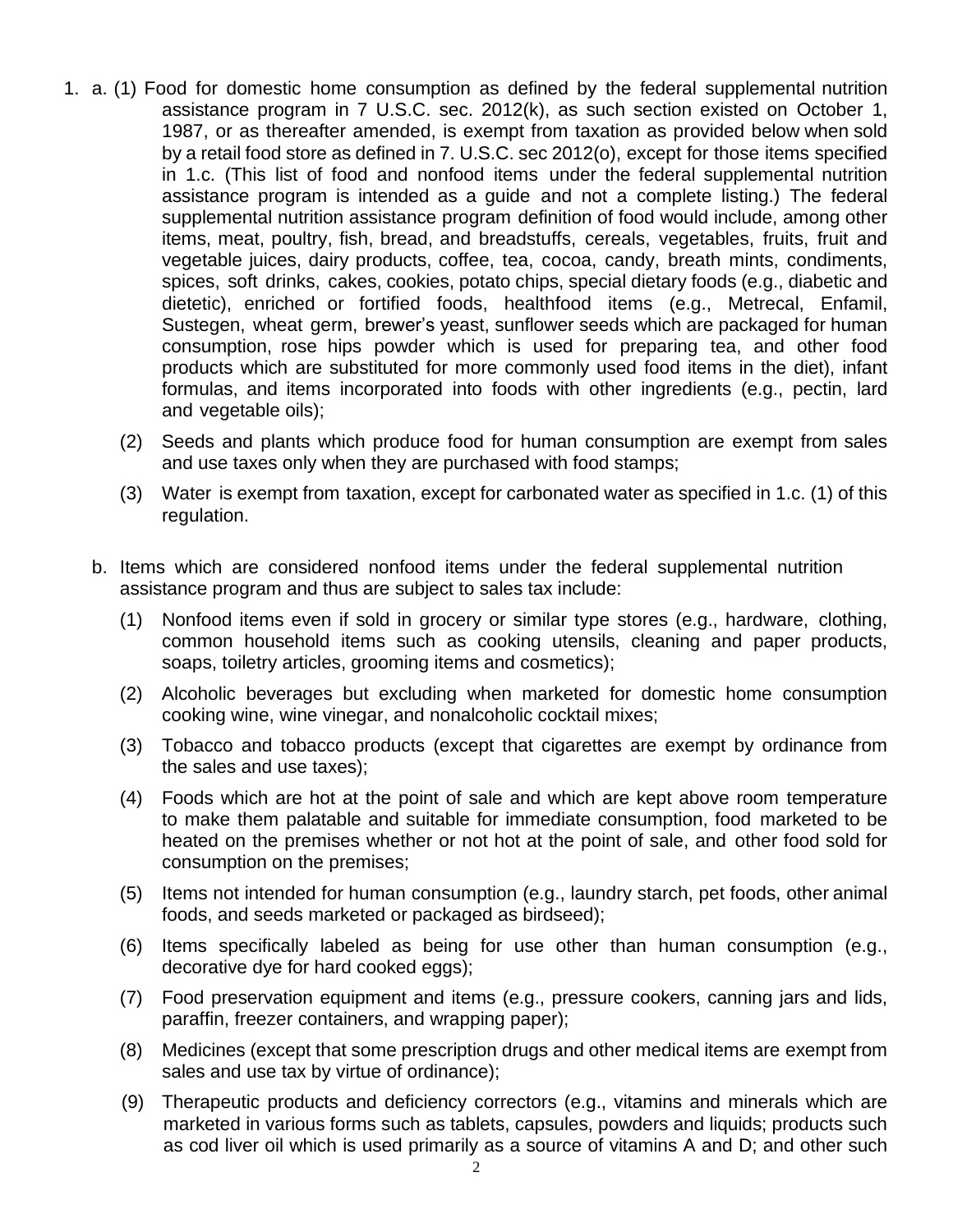items which are primarily used for medicinal purposes or as health aids). (These products serve as supplements to food or food products rather than as food and, therefore, are not eligible. Because essential vitamins and minerals occur naturally in foods, a good diet will include a variety of foods that together will supply all nutrients needed. Since these products serve as deficiency correctors or therapeutic agents to supplement diets deficient in essential nutrition rather than as foods, they are not eligible.);

- (10) Health aids (e.g., patent medicines and other products used primarily as health aids and therapeutic agents, including aspirin, cough drops or syrups, cold remedies, and antacids);
- (11) Coffee and related food products sold to offices and commercial establishments as part of a "coffee" service.
- c. Items which may qualify as food under the federal supplemental nutrition assistance program but do not qualify as food for purposes of the sales and use tax exemption (unless purchased with federal food stamps or WIC vouchers or checks) include:
	- (1) Carbonated water marketed in containers (e.g., sparkling or seltzer water; however, tonic water, pop and other sugar or sugar substitute carbonated beverages do qualify for the sales tax exemption);
	- (2) Chewing gum and breath mints;
	- (3) Seeds and plants to grow food (e.g., tomato or other fruit or vegetable plants or seeds);
	- (4) Prepared salads, other than frozen salads, requiring refrigeration sold in any size or type of container (e.g. egg salad, potato salad, fruit salad, pasta salad, gelatin salad, bean salad, fish salad, poultry salad, meat salad, etc.), whether prepared by the retailer on site or at a warehouse, or by a manufacturer for sale to and by a retailer;
	- (5) Salad bars (i.e., cut up fruits and vegetables sold in various sized servings, usually by the pound or plate, along with accessory foods and condiments, such as soup, rolls, crackers and salad dressings);
	- (6) Cold sandwiches other than frozen sandwiches;
	- (7) Deli trays (e.g., meats, fish, cheeses, fruits or vegetables, etc., sold on trays prepared by or for the retailer);
	- (8) Food sold by or through vending machines; and
	- (9) Prepared food or food marketed for immediate consumption as specified in paragraphs 2 or 3 below.

a. It is not the obligation of a retailer who meets the definition of a "Retail Food Store" as defined by 7 U.S.C. sec 2012(o); to collect the sales tax on food marketed for domestic home consumption which after purchase is converted to or used for other purposes which are taxable. Such conversion or use is subject to any applicable sales or use tax (e.g., edible oil used to lubricate machines and food and coffee purchased for office or commercial uses).

2. While food marketed for domestic home consumption, with exceptions noted above, generally qualifies for the sales tax exemption, prepared food or food marketed for immediate consumption does not qualify. The following guidelines apply in determining whether food is considered food for home consumption contrasted with prepared food or food for immediate consumption:

a. Prepared food or food marketed for immediate consumption includes all food furnished or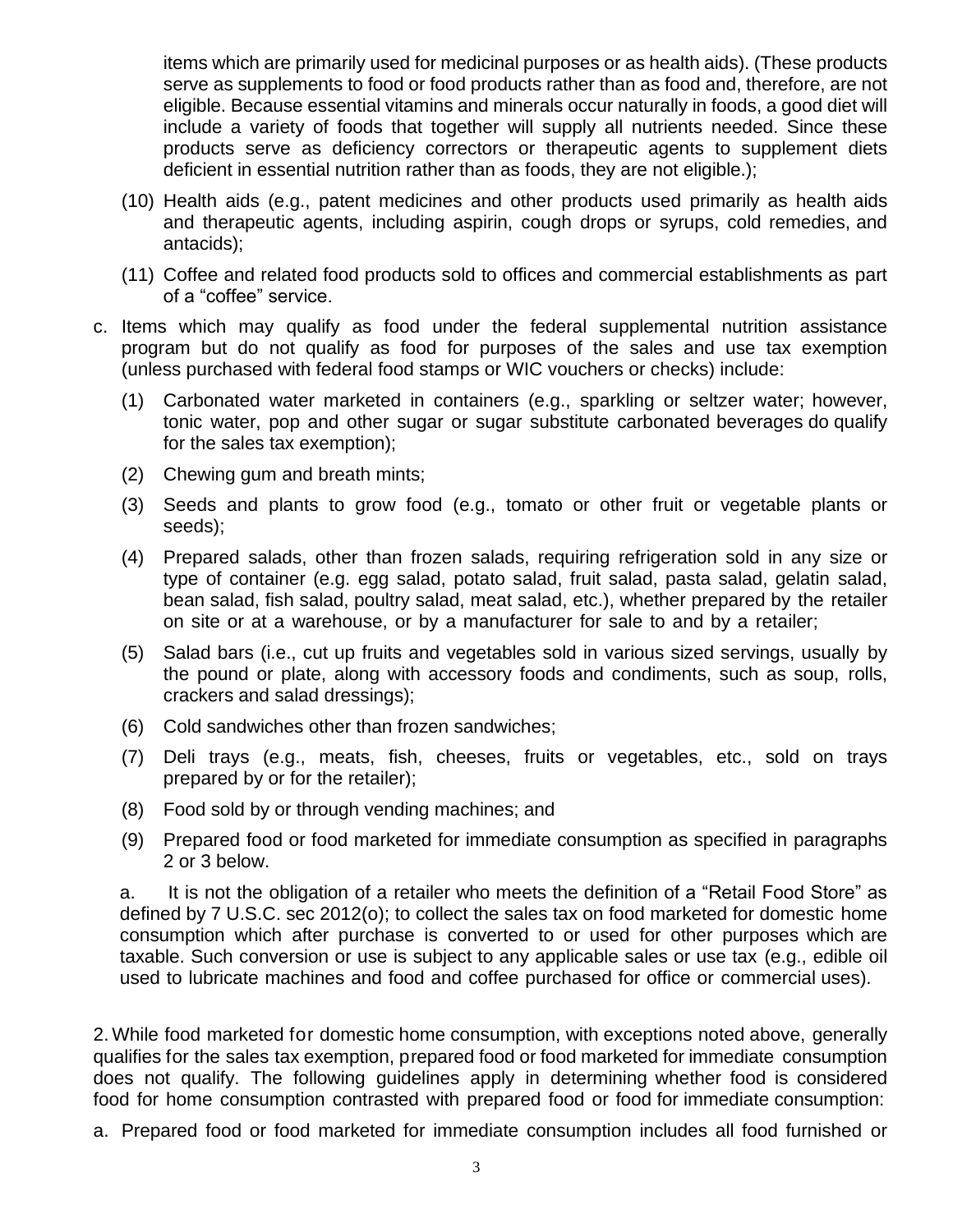served for consumption at tables, chairs, or counters, or from trays, glasses, dishes, or other tableware provided by the retailer;

- b. All hot foods and food marketed to be heated on the premises are considered to be prepared for immediate consumption and are therefore subject to tax regardless of the nature of the business making such sale and regardless of whether immediately consumed;
- c. Prepared food or food marketed for immediate consumption also includes food served or furnished in or by restaurants, cafes, lunch counters, cafeterias, hotels, drugstores, social clubs, nightclubs, cabarets, resorts, snack bars, caterers, carry out shops, and other like places of business at which prepared food is regularly sold, including sales from pushcarts, motor vehicles, and other mobile facilities;
- d. The following types of establishments typically do sell food marketed for domestic home consumption: grocery stores, convenience stores; bakeries, butcher shops, fruit and vegetable stores, and other establishments who meet the definition of a "Retail Food Store" as defined by 7 U.S.C. sec 2012(o);
- e. The following types of establishments typically do not sell food marketed for domestic home consumption: department stores, newsstands; gift shops; stores, including convenience stores, located in public transportation centers, offices or other public or commercial buildings; entertainment facilities (e.g., theaters); and recreation facilities (e.g., sports arenas and stadiums). However, if such an establishment has been approved by the United States Department of Agriculture ("USDA") to accept food stamps and/or SNAP benefits at the store location where the sale and purchase is to occur, the establishment is considered to sell food for domestic home consumption, and the vendor is not required to collect sales tax on any items eligible to be purchased with food stamps and/or SNAP benefits, subject to paragraph number one (1) above and its subparagraphs.
- 3. In determining whether food is considered for domestic home consumption or prepared food or food for immediate consumption, the following guidelines apply to the specialized establishments enumerated below:
- a. Bakery and Pastry Shop
	- (1) To-go sales by bakeries or pastry shops which do not have eating facilities are not subject to tax;
	- (2) Sales by bakeries or pastry shops which have eating facilities are taxable except for items sold on a take-out or to-go basis not to be consumed at the eating facilities provided by the retailer.
	- (3) Sales by bakeries or pastry shops that are delivered to the customer are taxable if the customer is a business entity or if the delivery is made to a commercial location; sales are not subject to tax if the customer is an individual purchasing for his or her own use and delivery is made to a residential location.
- b. Ice Cream Shops
	- (1) of ice cream cones, cups, sundaes, and the like, marketed for immediate consumption are subject to tax;
	- (2) Items marketed in containers or packages for domestic home consumption, such as ice cream, ice cream bars, popsicles and fudgesicles, toppings sold in cans or jars, and cakes or pies, are not taxable.